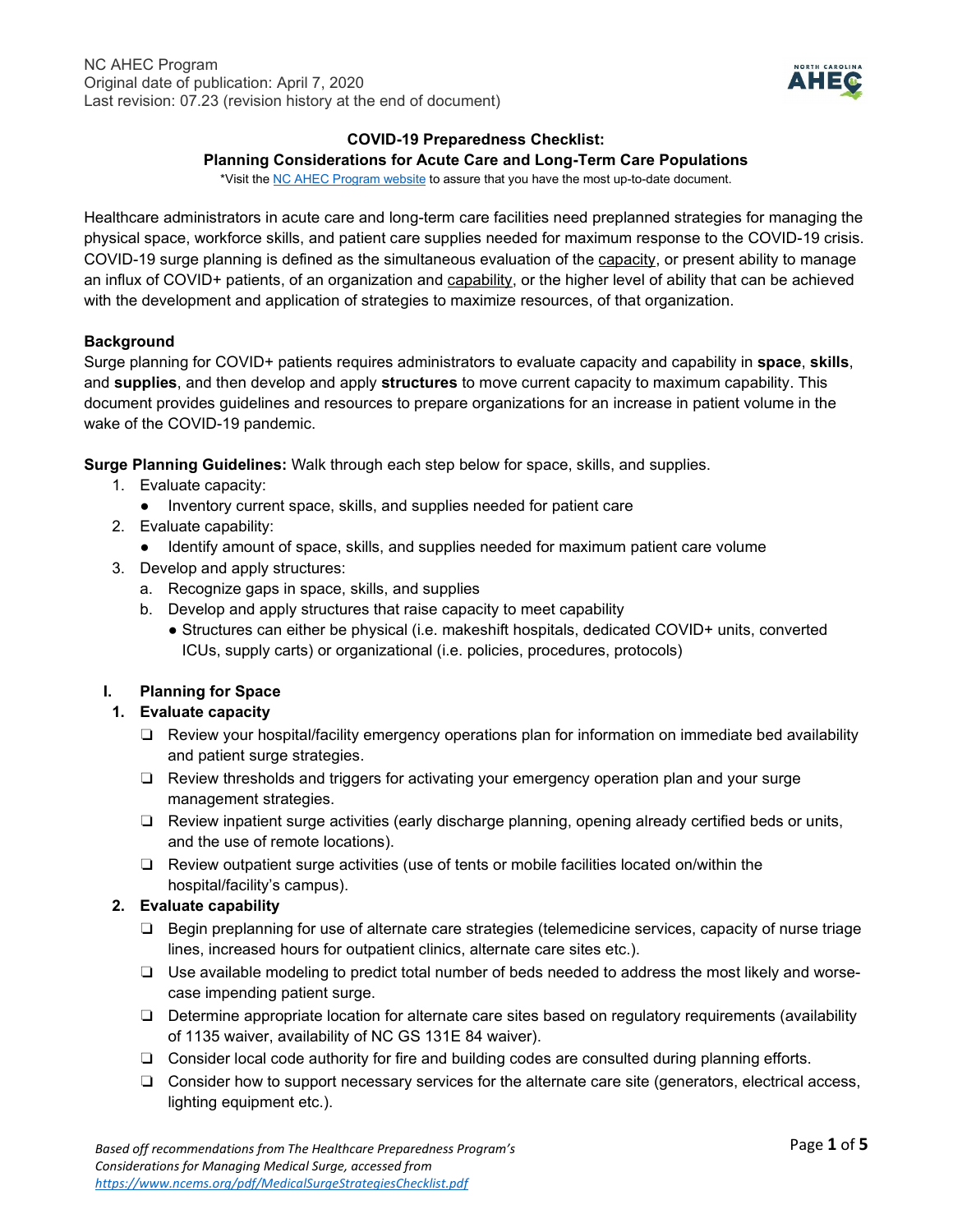

- ❏ Consider appropriate heating/cooling and ventilation systems can be met.
	- Consider capability for negative pressure.
- ❏ Coordinate your plans with partner agencies (local emergency management, local emergency medical service agencies, local public health agencies, public safety answering points, other nearby hospital systems, outpatient clinics not part of the healthcare system, regional healthcare coalitions).

## **3. Develop and apply structures**

- ❏ Consult the [COVID-19 Focused Infection Control Survey for Acute and Continuing Care](https://qsep.cms.gov/data/275/COVID-19FocusedSurvey-InfectionControlSurveyToolforNon-LTC.pdf) and [Configuring ICUs in the COVID-19 Era](https://www.sccm.org/getattachment/03130f42-5350-4456-be9f-b9407194938d/Configuring-ICUs-in-the-COVID-19-Era-A-Collection)
- ❏ Prepare a multi-phased approach to dedicating, and converting when needed, additional COVID+ patient care areas.
	- $\circ$  Prepare a "conversion schedule" so alternate sites know which will be adapted to care for COVID+ patients, critically ill patients, and acute care patients at each time/patient-load interval.
	- $\circ$  Identify sites that are most prepared, stocked, and organized to convert to COVID+ patient care, other critically ill patient care, acute patient care, and emergency patient care.
	- $\circ$  Assign alternate sites that will be converted ahead of time and convert as needed. In facilities, assure that COVID+ spaces are confined to specific floors, hallways, or even buildings.
- ❏ Identify dedicated hallways and elevators for transport of COVID+ patients from the ED/admission area to the COVID wards in order to reduce contamination and spread during transport and admission.
- ❏ Communicate with partners, agencies, and regulatory authorities when thresholds and triggers within your emergency operations plan have been met and alternate care strategies are being considered.
- ❏ Determine a security site plan that specifically addresses staff and patient safety and physical protection for the alternate care site.
- ❏ Determine a safety site plan (to include evacuation plan in case of emergency and how to maintain constant communications with the staff working in the alternate care site).
- ❏ Determine what hours of the day you will utilize the alternate care site.
- ❏ Determine how to handle traffic control issues related to the alternate care site to ensure Emergency vehicular access to the ED for patient drop off and emergency response vehicle access (e.g. police, fire, EMS) can be maintained.

### **II. Planning for Skills**

*\* Resources for surging workforce skills are available on the [NC AHEC Program website.](https://www.ncahec.net/covid-19/training-and-literature-for-health-care-professionals/workforce-surge-planning-playbooks/)*

### **1. Evaluate capacity**

- ❏ Inventory specialized care skills of internal health care workers.
- ❏ Inventory disaster preparedness, public health, and leadership skills of internal staff.

### **2. Evaluate capability**

- ❏ Identify the specialized skills needed for mass patient care.
- ❏ Identify the specialized skills needed to lead surge planning and management team if not yet established (Surge Command Center).
- ❏ Identify gaps in essential patient care skills.
- ❏ Identify additional external workforce and coordinate with these partner agencies:
	- o local emergency management
	- o local emergency medical service agencies
	- o local public health agencies
	- o public safety answering points
	- o other nearby hospital systems
	- o outpatient clinics not part of the healthcare system
	- o regional healthcare coalitions for additional, external workforce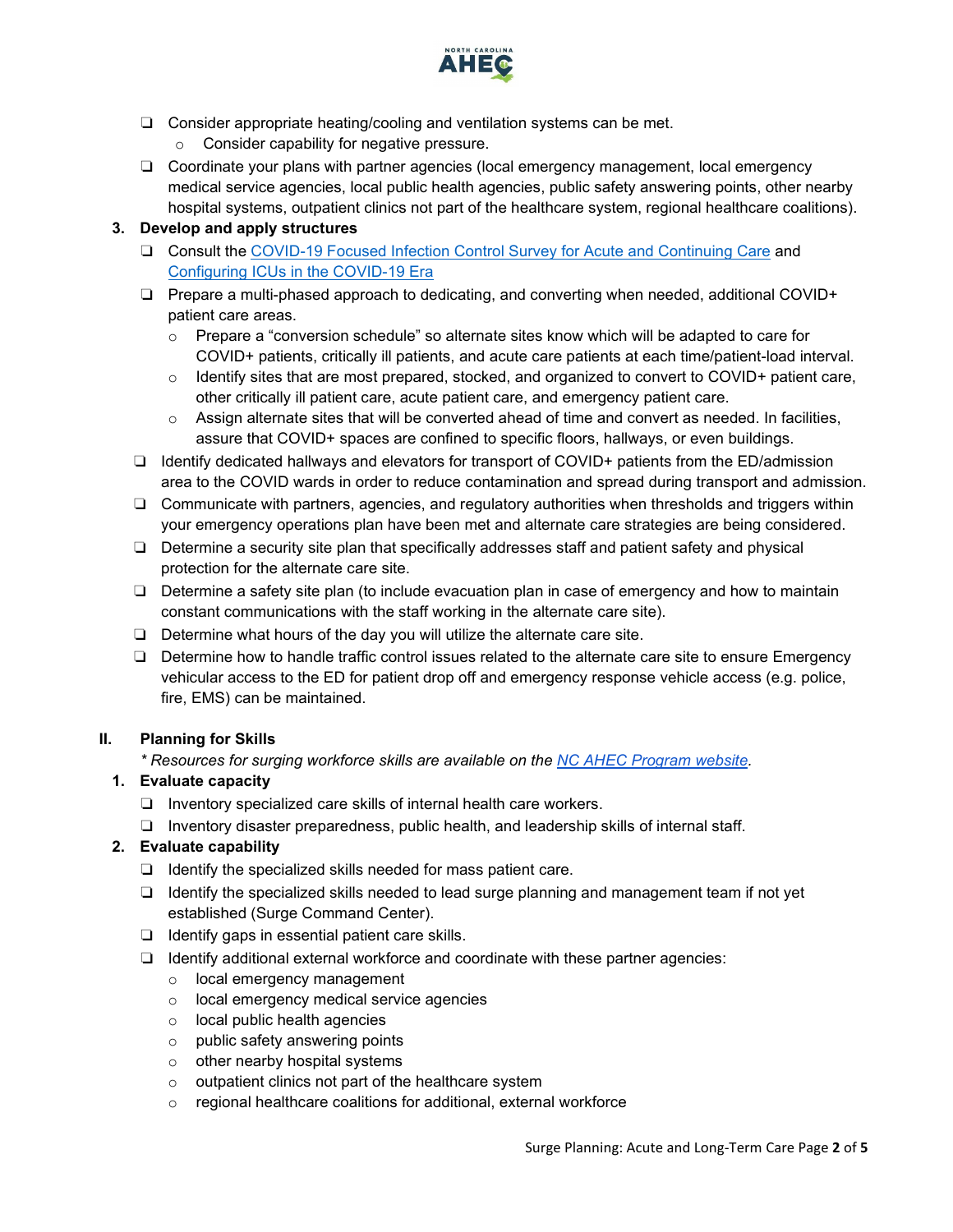

- o federal resources-DMATs, Public Health Service, VA
- o temporary staffing agencies
- ❏ Evaluate current credentialing and licensure requirements at the facility and state levels.
- ❏ Evaluate the facility's ability to clean, disinfect, and provide food services to increased bed load with environmental engineering department.

## **3. Develop and apply structures**

- ❏ Preplan for workforce surges across the continuum of care (critical care, acute care, primary care, long term care, assisted living, home-based care).
- ❏ Develop a Surge Command Center to centralize deployment decisions.
- ❏ Expedite credentialing processes and consult with the state about plans for relaxing of licensure to include providers with licenses in other states.
- ❏ Determine what types of patients will be served in alternate care sites.
- ❏ Determine how to staff and support the patients in alternate care sites.
	- $\circ$  Consider the environmental limitations of each site and how this may affect staffing (e.g.: "Openbedding" units - units with multiple beds in one room - require that staff members in the unit are fully donned while in the unit. This creates higher staff demands because the individual in the "open-bed" unit must be relieved regularly for basic needs, such as hydration, brief mental rest, using the restroom, pumping if breastfeeding, etc.).
	- $\circ$  Consider keeping staff in their home units and cross-train when needed. Consistency reduces time needed to orient new staff to a new location, allowing for more efficient care.
	- $\circ$  Consider implementing alternative precautions with staff members who may work secondary health care jobs.
	- o Staff each unit (or building, hallway) to limit movement in and out of COVID+ or possibly COVID+ patient rooms and rooms with patients unlikely to be COVID+.
	- $\circ$  Provide face masks or shields to COVID+ patients in order to prevent spread during transport and hospital admission.
	- $\circ$  Create policies that prevent cross-staffing units (or even buildings in facilities) with healthcare workers who work with immunocompromised or especially vulnerable patients and healthcare workers in direct care of COVID+ patients (e.g. Providers from oncology and transplant units should not cross-staff to dedicated COVID+ units; staff members in memory care should not cross-staff with assisted living or vice versa).
	- o Implement proactive strategies to prevent staff attrition and burnout.
- ❏ Develop policies to protect high risk patients and staff.
	- $\circ$  High risk staff: Consider limiting exposure of pregnant clinicians from care of patients with COVID-19, particularly during high risk procedures that increase exposure. Evaluate other highrisk staff (those who are immunocompromised, have pulmonary disease, cardiovascular disease, or hypertension) to determine their risk of exposure and ability to wear the required personal protective equipment.
	- $\circ$  High risk patients: Triage non-urgent and high-risk patient cases from confirmed COVID+ patients and clinicians involved in the care of COVID+ patients.
- ❏ Provide just-in-time training for reassigned, external, returning, and newly graduated workers to fulfill skills gaps.
- ❏ Identify evidenced-based resources for ongoing training and assure accessibility to staff.
- ❏ Create team-based care with a broad range of skills and assign to relevant patient care areas.
- ❏ Provide workforce support with virtual consultation hotlines.
- ❏ Assure workforce has necessary equipment to execute skills.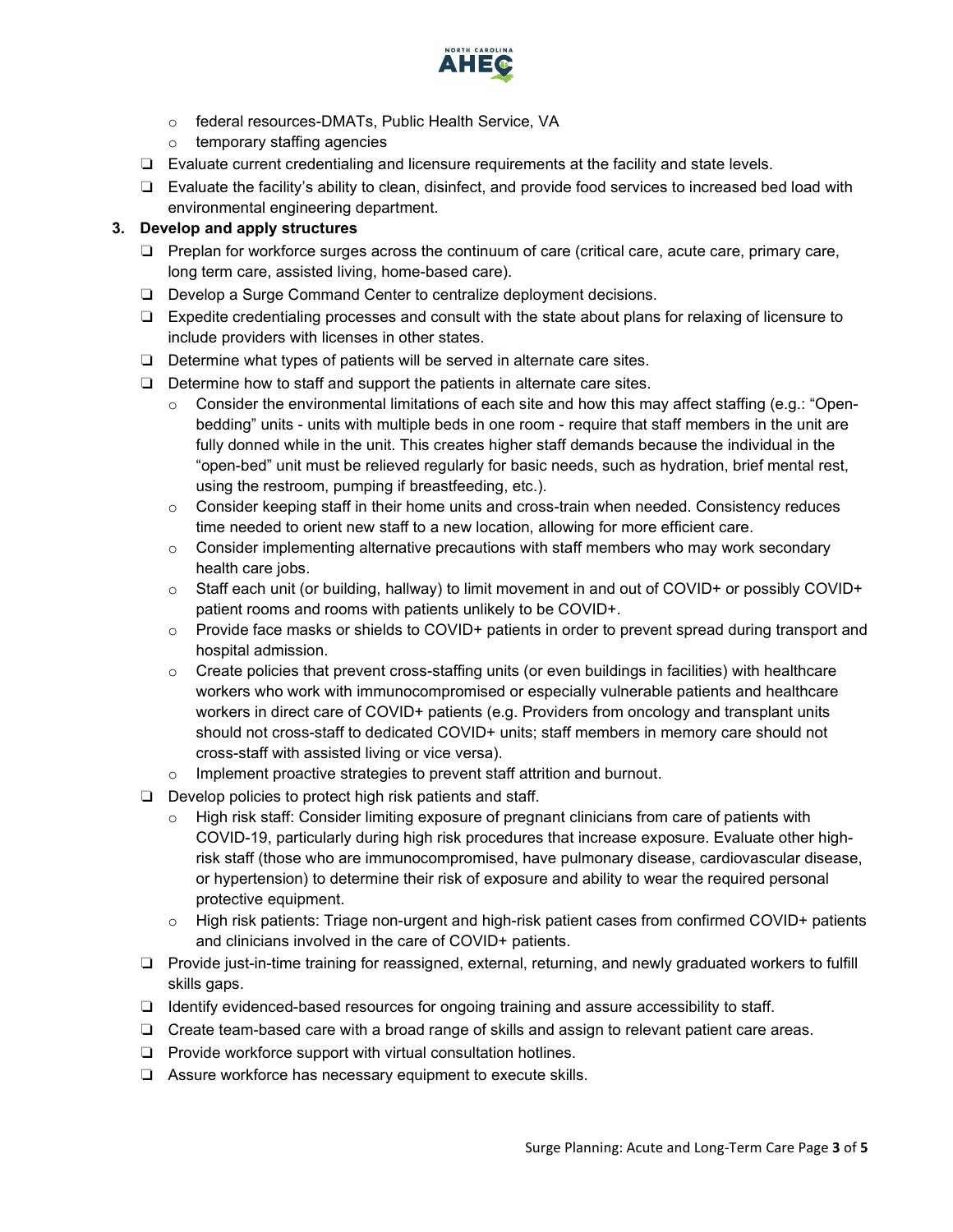

- $\circ$  Train additional personnel on location of supplies on units, on supply carts, within supply closets. These personnel can function as both re-stockers and "runners".
- o Train additional personnel in PPE use, proper donning and doffing techniques, and in PPE conservation.
- ❏ Develop a plan for housing/sheltering staff who need to quarantine from household members who are at high risk.
	- $\circ$  Consider working with local hotels to get wings to provide temporary housing.
	- $\circ$  Frontline workers who are members of the American Nurses Association can reserve up to 7 free [consecutive nights](https://ebiz.nursingworld.org/Login?returnurl=https://www.nursingworld.org/my-account/one-million-rooms/&SSOL=Y) at Hilton hotels across the US.
- ❏ Determine the need to hire or outsource staff for the environmental engineering department.

# **III. Planning for Supplies**

# **1. Evaluate capacity**

- ❏ Inventory supplies most likely to be needed with the surge population.
	- o PPE: masks, hoods, booties, surgical caps, gloves, face shields. [Request PPE from DHHS](https://www.ncdhhs.gov/divisions/public-health/covid19/health-care-providers-hospitals-and-laboratories/requesting-ppe) if needed.
	- $\circ$  Medications: Respiratory medications, sedatives, analgesics, antibiotics, antivirals, antipsychotics, vasopressors, etc.
	- $\circ$  Other patient care supplies: IV tubing, central line supplies, skin protectants, foley catheters, etc.
- ❏ Inventory technology and accessories needed to care for the surge population.
	- $\circ$  Technology: ventilators, pyxis/medication distributing machines, supply carts, HEPA filters, tubing (intubation, ventilator tubing, etc.), IV pumps, computers or other resource access tools

# **2. Evaluate capability**

- ❏ Use available modeling to estimate supplies needed to address the most likely and worse-case impending patient surge.
- ❏ Determine if adequate equipment and supplies for the alternate care site can be located/re-located from other spaces (beds, patient monitors, oxygen, crash cart, restrooms, handwashing stations with hot water at 105-120 degrees etc.).

### **3. Develop and apply structures**

- ❏ Determine how to manage clean supplies and soiled supplies within the alternate care site.
- ❏ Prepare supplies and technology for distribution.
- ❏ Stock supply carts ahead of time and label for appropriate unit.
	- $\circ$  Establish consistency of supply carts and closets on each unit by creating protocols for how supplies are stocked, e.g. supplies should be organized similarly on every cart, in every closet, on every unit.
	- o Assure each supply closet/cart is labelled.
	- o Take pictures of supply closet/cart organization for reference and easy re-stocking.
- ❏ Develop back-up plans for supply shortages.
	- $\circ$  Work with pharmacists to formulate plans for alternative and second choice medications in the event of critical drug shortages.
	- o Prepare for shortages of cleaning supplies by identifying alternate cleaning solutions.
	- $\circ$  Reference hospital ethics committee and published guidelines to prepare for ventilator triage and rationing of resources.
	- o Deploy or re-purpose additional technology for staff to access the electronic medical record and references in anticipation of computer shortages.
- ❏ Create protocols for efficiently repairing or replacing technologies.
- ❏ Determine a schedule for maintenance/engineering on-call.